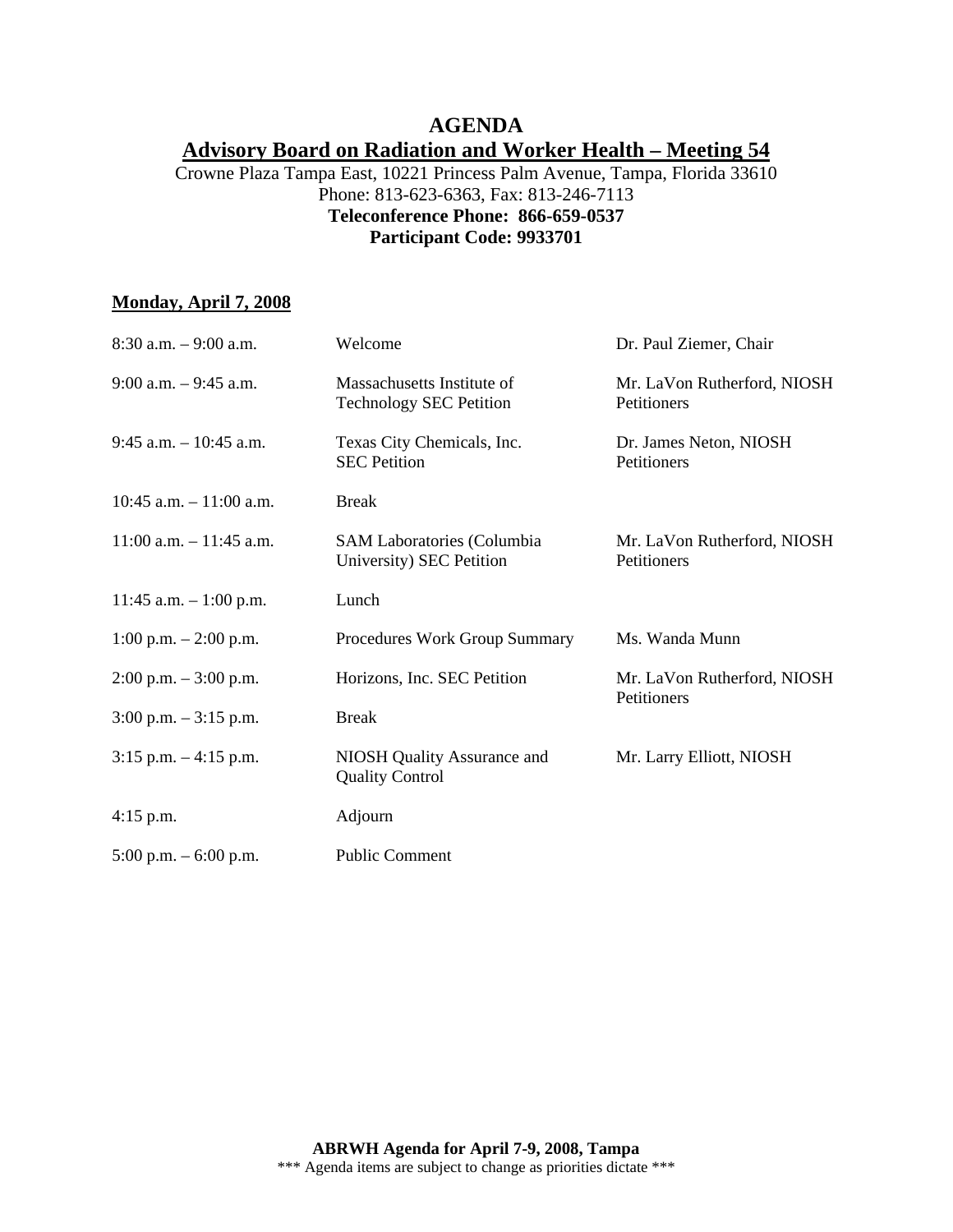# **AGENDA Advisory Board on Radiation and Worker Health – Meeting 54**

### Crowne Plaza Tampa East, 10221 Princess Palm Avenue, Tampa, Florida 33610 Phone: 813-623-6363, Fax: 813-246-7113 **Teleconference Phone: 866-659-0537 Participant Code: 9933701**

### **Tuesday, April 8, 2008**

| $8:30$ a.m. $-8:45$ a.m.   | Welcome                                                                                                                                            | Dr. Paul Ziemer, Chair                                                                                      |
|----------------------------|----------------------------------------------------------------------------------------------------------------------------------------------------|-------------------------------------------------------------------------------------------------------------|
| $8:45$ a.m. $-9:45$ a.m.   | Area IV, Santa Susana Field<br><b>Laboratory SEC Petition</b>                                                                                      | Mr. Stuart Hinnefeld, NIOSH<br>Petitioners                                                                  |
| $9:45$ a.m. $-10:45$ a.m.  | NIOSH Program Update                                                                                                                               | Mr. Larry Elliott, NIOSH                                                                                    |
| $10:45$ a.m. $-11:00$ a.m. | <b>Break</b>                                                                                                                                       |                                                                                                             |
| $11:00$ a.m. $-11:45$ a.m. | Kellex/Pierpont<br><b>SEC Petition</b>                                                                                                             | Dr. Sam Glover, NIOSH<br>Petitioners                                                                        |
| 11:45 a.m. $- 12:30$ p.m.  | <b>NUMEC Parks SEC Petition</b>                                                                                                                    | Dr. Lara Hughes, NIOSH<br>Petitioners                                                                       |
| $12:30$ p.m. $-1:30$ p.m.  | Lunch                                                                                                                                              |                                                                                                             |
| 1:30 p.m. $-2:30$ p.m.     | <b>Administrative Session for</b><br><b>Board Members Only</b>                                                                                     | Mr. Chris Cox, Ethics Division,<br><b>HHS Office of General Counsel</b>                                     |
| $2:30$ p.m. $-3:00$ p.m.   | Department of Energy Update                                                                                                                        | Dr. Patricia Worthington, DOE                                                                               |
| $3:00$ p.m. $-3:30$ p.m.   | Department of Labor Update                                                                                                                         | Mr. Jeffrey L. Kotsch, DOL                                                                                  |
| $3:30$ p.m. $-3:45$ p.m.   | <b>Break</b>                                                                                                                                       |                                                                                                             |
| $3:45$ p.m. $-5:00$ p.m.   | <b>SEC Petition Status Updates</b><br>Hanford<br>$\bullet$<br>Sandia National<br>$\bullet$<br>Laboratory - Livermore<br>Chapman Valve<br>$\bullet$ | Dr. Sam Glover, NIOSH<br>Dr. Paul Ziemer, Chair<br>Dr. John Poston<br>Dr. James Neton, NIOSH<br>Petitioners |
| $5:00$ p.m.                | Adjourn                                                                                                                                            |                                                                                                             |
| 7:30 p.m. $-8:30$ p.m.     | <b>Public Comment</b>                                                                                                                              |                                                                                                             |